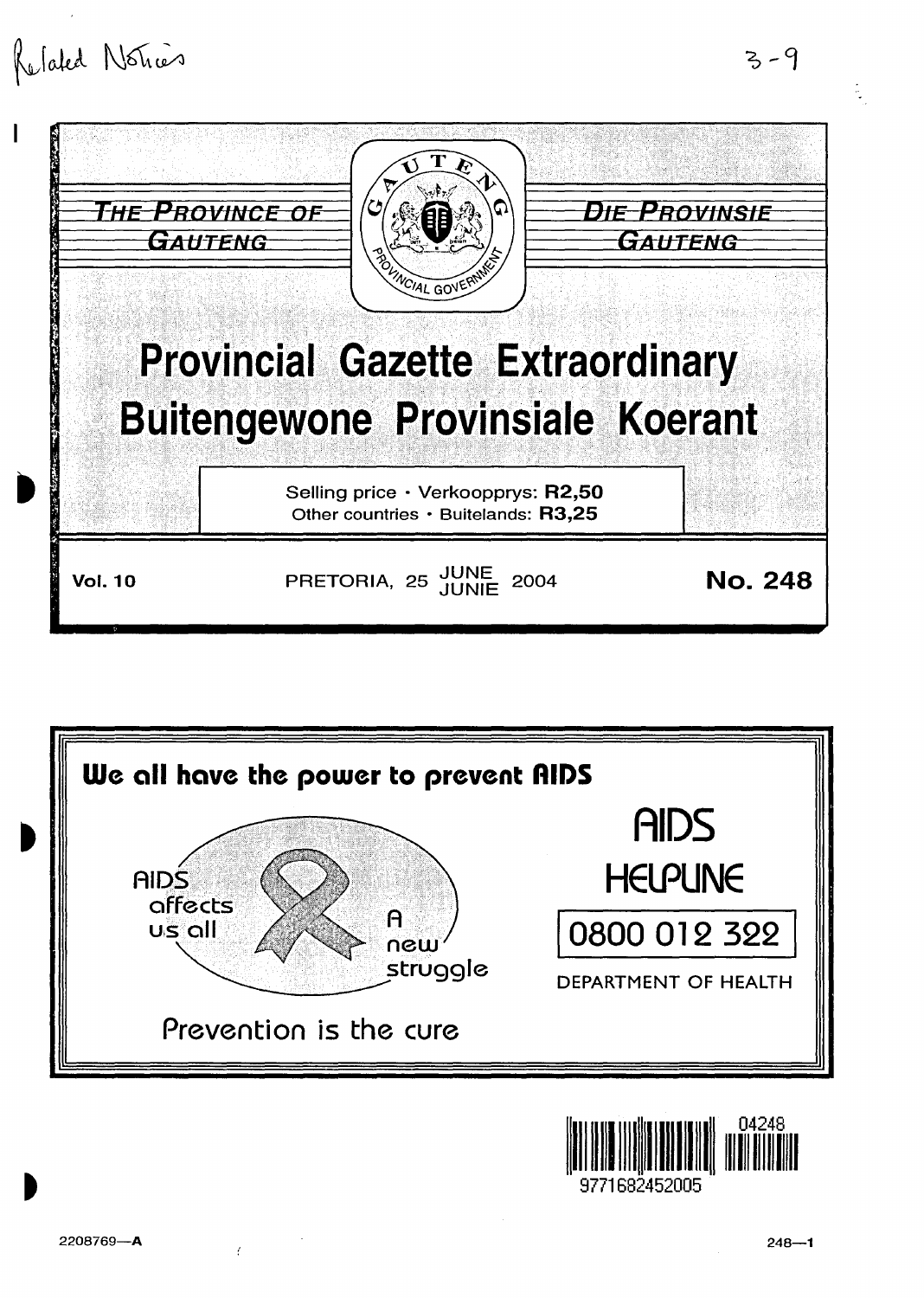## **CONTENTS • INHOUD**

 $\mathcal{L}_{\mathcal{A}}$ 

 $\sim$ 

l,

#### No. Page Gazette No. No.

#### **GENERAL NOTICE**

2011 South African Schools Act (84/1996): Notice regarding the registration and withdrawal of registration of independent schools .......................................................................................................................................................................... . 3 248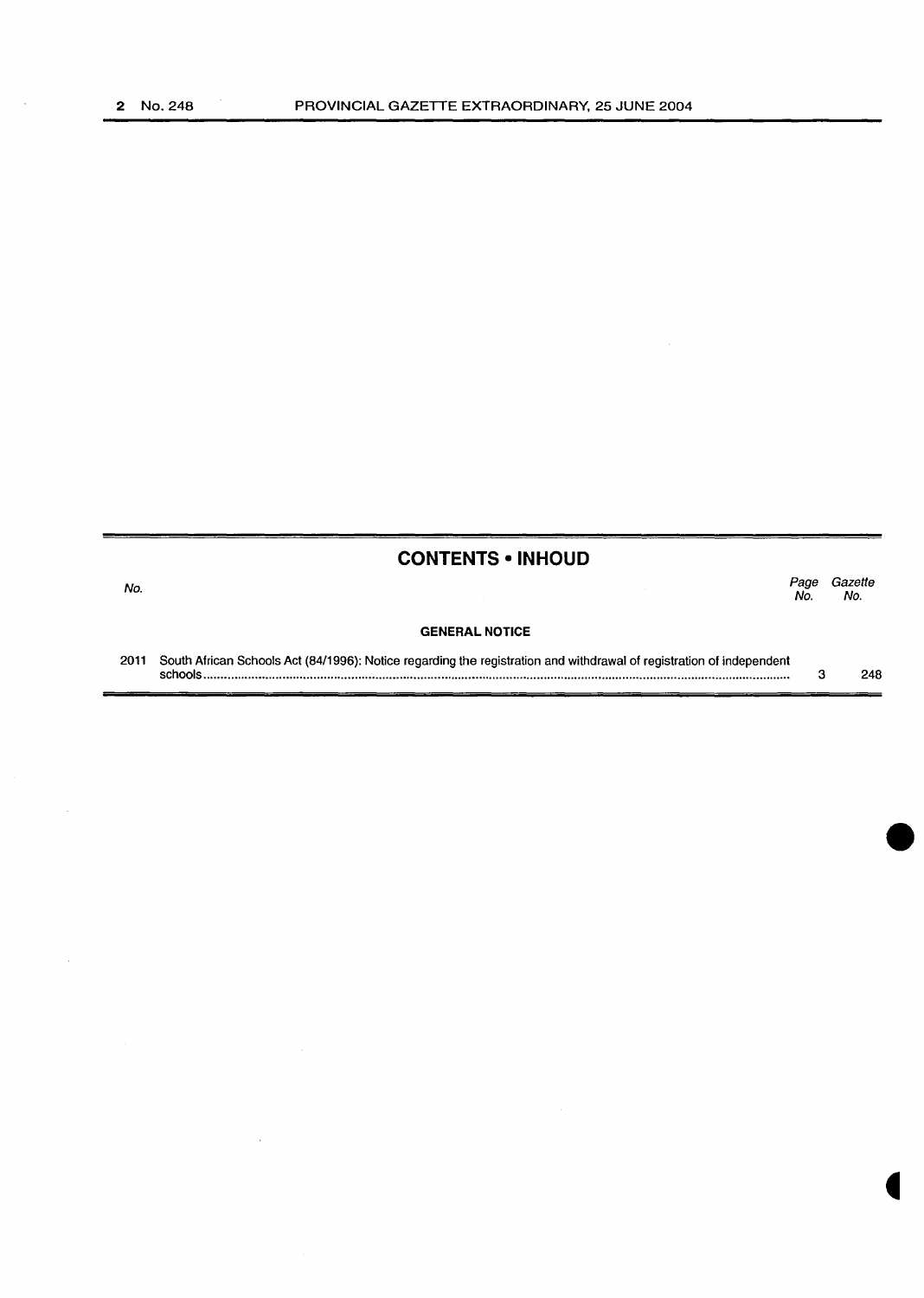## GENERAL NOTICE

#### NOTICE 2011 OF 2004

## SOUTH AFRICAN SCHOOLS ACT, 1996 (ACT NO. 84 OF 1996)

## NOTICE REGARDING THE REGISTRATION AND WITHDRAWAL OF REGISTRATION OF INDEPENDENT SCHOOLS

I, Angelina Motshekga, Member of the Executive Council for Education in Gauteng, acting under sections 46 (2) and 47 of the South African Schools Act 1996 (Act 84 of 1996), hereby make the following determination in the Schedule: -

Angelina Motshekga Member of the Executive Council for Education

#### Schedule

#### Definitions

- 1.  $(1)$ Subject to sub-section (2) and unless the context indicates otherwise, a word or expression to which a meaning has been assigned in the Act has the same meaning in this Notice.
	- (2) In this Notice, unless the context indicates otherwise: -

"Act" means the South African Schools Act, 1996 (Act No.84 of 1996);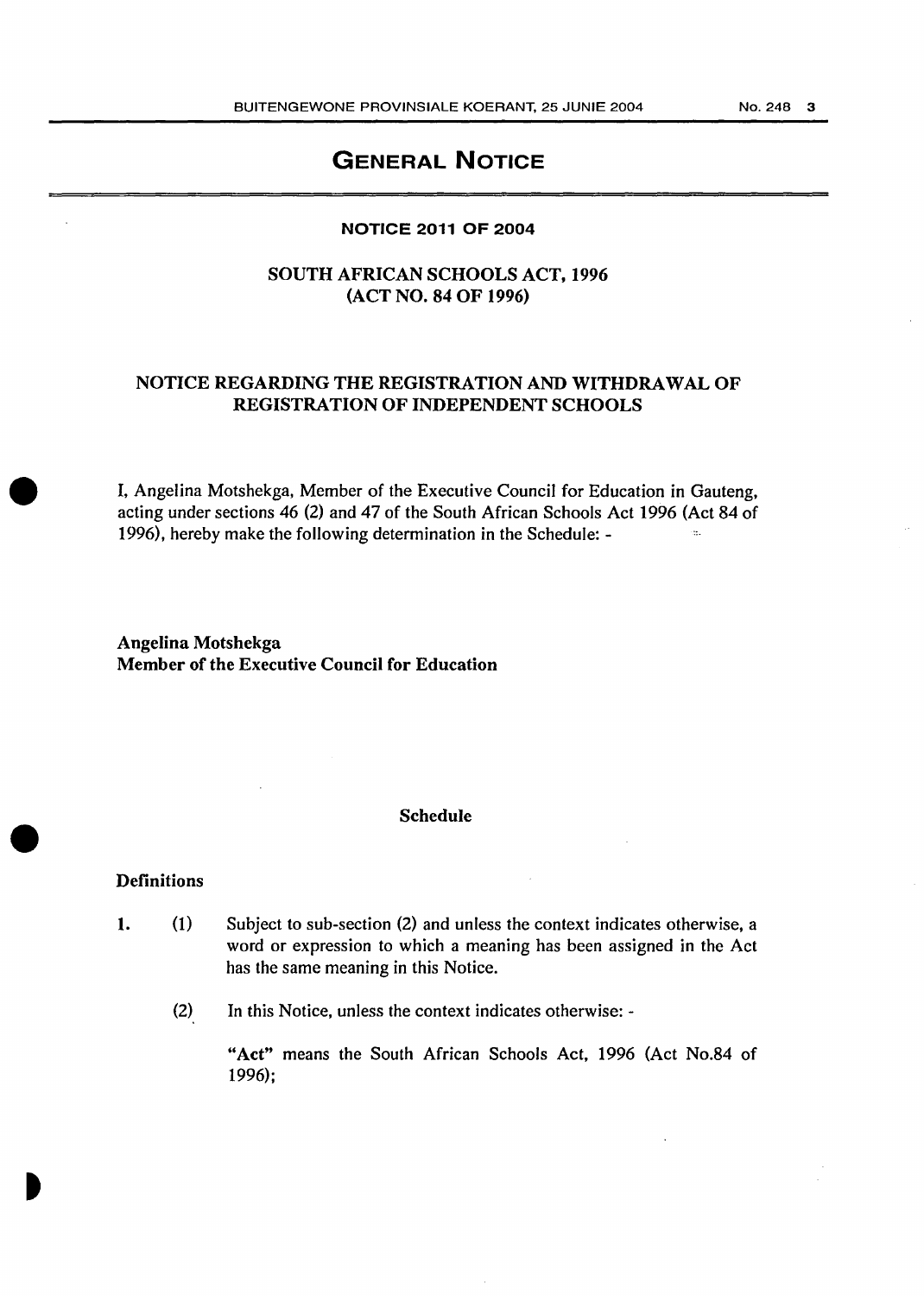"application" means an application to the Head of Department for the registration of an independent school as prescribed in this Notice;

"Department" means the Gauteng Department of Education;

"Head of Department" means the Head of the Gauteng Department of Education;

"person" means a natural or a juristic person; and

"published" means published in the Gauteng *Provincial Gazette.* 

#### Purpose

- 2. The purpose of this Notice is to:
	- (a) determine the procedure for application for registration of independent schools;
	- (b) determine the grounds for the registration of independent schools;
	- (c) provide for requirements for registration of independent schools;
	- (d) provide for appeal to the Member of the Executive Council against the refusal or withdrawal of registration of an independent school;
	- (e) determine post-registration obligations of independent schools;
	- (f) determine the grounds on which the registration of independent schools may be withdrawn by the Head of Department and procedures to be followed; and
	- (g) provide for application for re-registration of independent schools after registration has been withdrawn.

#### Procedure for application for registration of independent schools

- 3. (1) The following requirements apply to an application:
	- (a) it must be made in writing to the Head of Department; and
	- (b) it must be lodged with the district office in which the proposed independent school is to be established by not later than 31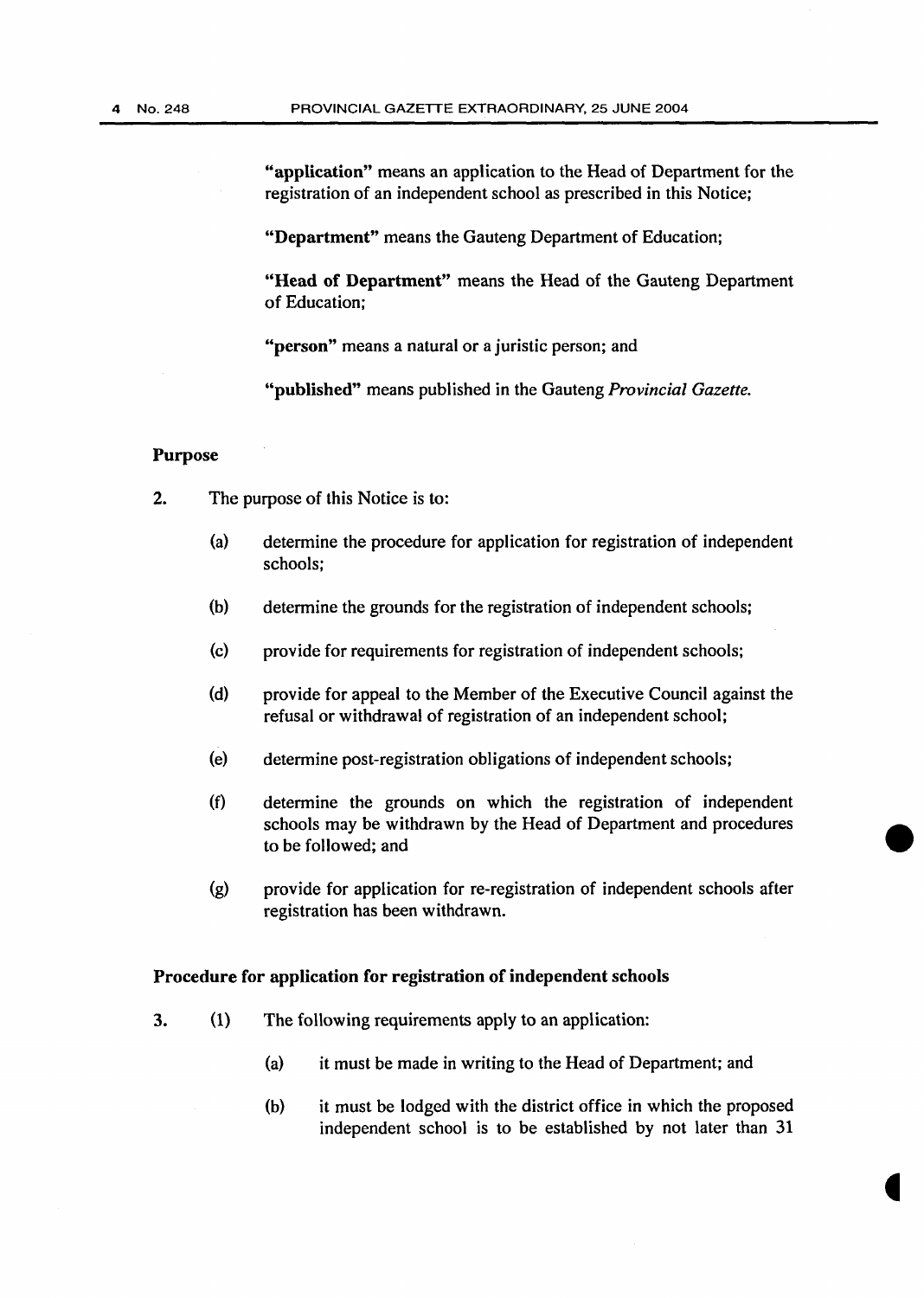August of the year preceding the year of the proposed opening of the independent school and forwarded by the district office to the Head of Department within 14 days.

- (2) The application must be accompanied by:
	- (a) a constitution for the independent school covering all matters relating to the control of the independent school including its ownership, character, aims, governance, funding and admission policy;
	- (b) a floor and site plan, which shall in the case of a multi-storied building include a floor plan for each floor to be occupied, in accordance with departmental guidelines;
	- (c) details of the facilities, which will be made available for the implementation of the curriculum and for co-curricular and extra-curricular activities;
	- (d) details of the facilities which will be made available to serve the needs of learners with disabilities;
	- (e) proof of security of tenure over the proposed school buildings and grounds for a minimum of one year from the date of registration of the independent school;
	- (f) a certified copy of a certificate from the relevant health authorities confirming that the proposed facilities at the independent school will meet the minimum health requirements;
	- (g) a certified copy of a certificate from the relevant municipality confirming that the proposed facilities will meet the requirements of the municipal by-laws;
	- (h) proof in the form of a legally binding surety that the independent school will be financially viable for a minimum period of 12 months after registration;
	- (i) in the case of an independent school owned by a natural person-
		- (i) a certified copy of the owner's identity document; or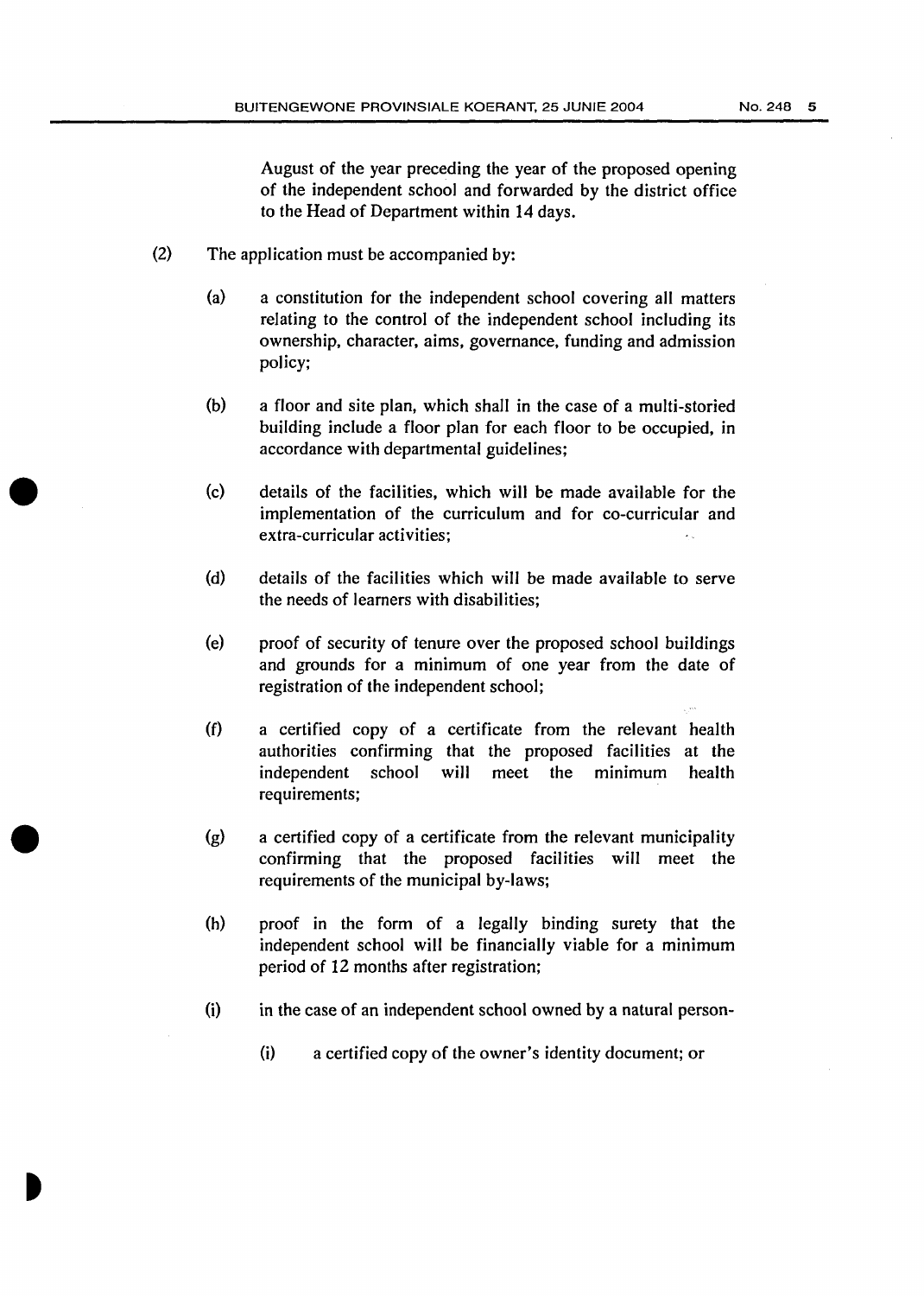- (ii) if the owner is not a South African citizen or permanent resident, certified copies of his or her passport and work permit;
- $(i)$  in the case of an independent school owned by a juristic person, certified copies of the constitutive instruments of the relevant juristic person; and
- (k) a Jist of the educators proposed to be employed at the independent school as well as their South African Council of Educators registration numbers.
- (3) The Head of Department may refuse to consider an application, which does not comply with the requirements of sub-paragraphs (1) and (2).

### Grounds for Registration

- 4. The Head of Department must grant registration to an independent school if he or she is satisfied that-
	- (a) the application meets the requirements of paragraphs  $3$  (1) and (2);
	- (b) an educator will be employed in a full-time capacity as the principal of the independent school, and will be responsible for the management, organisation, supervision and control of conduct at such school; and
	- (c) the independent school will meet the management standards required of independent schools by the Department.

#### Registration of independent schools

- 5. (1) Any person may apply to register an independent school with the Department.
	- (2) On receipt of an application, the Head of Department must within 90 days-
		- (a) register the independent school, and issue a registration certificate to the applicant, if the Head of Department is of the opinion that the school complies with the requirements for registration as specified in paragraph 4; or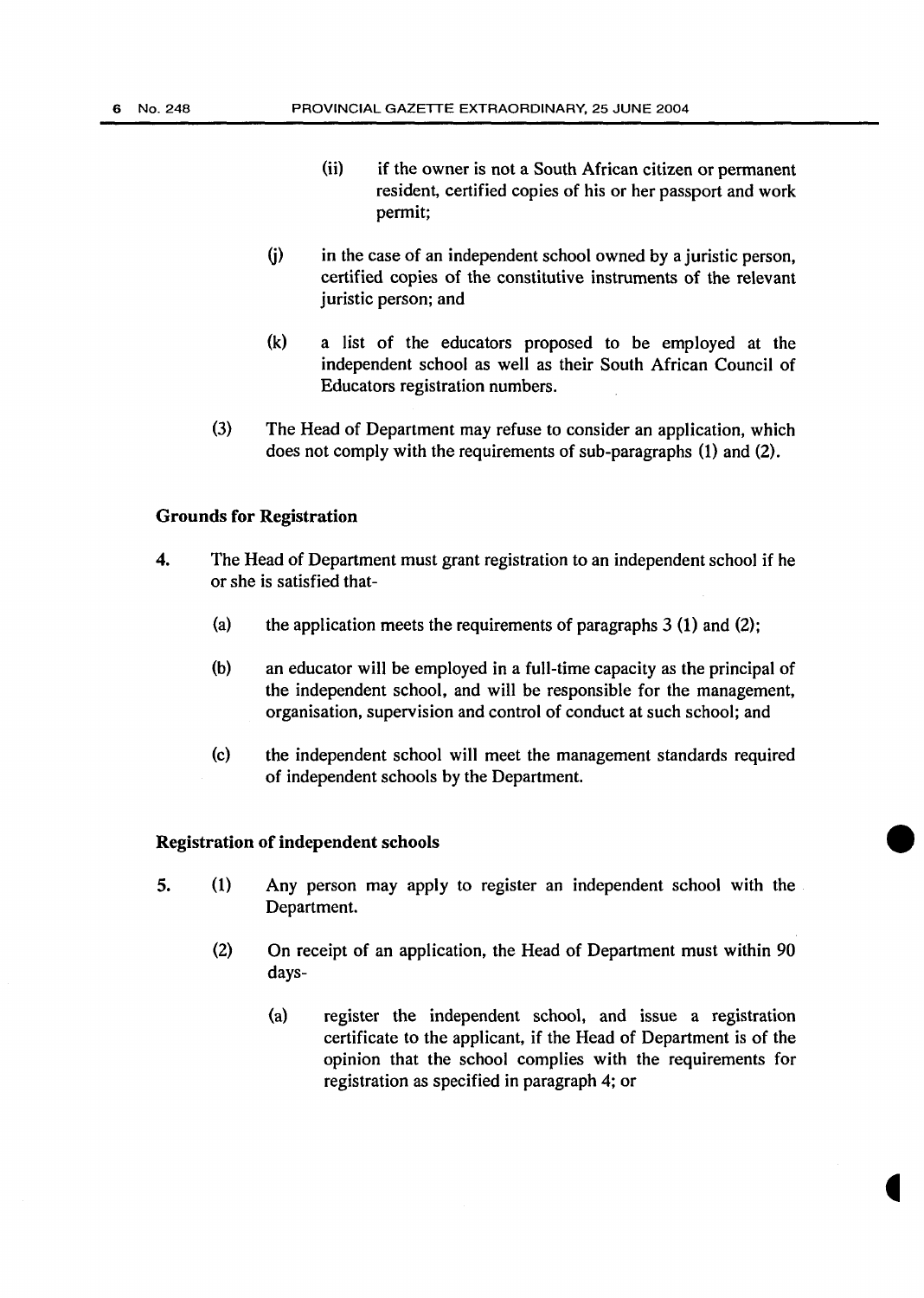(b) decline to register the independent school, if the Head of Department is of the opinion that the school does not comply with the requirements for registration as specified in paragraph 4, and notify the applicant in writing within 30 days of the decision and the reasons therefore.

## Appeal to the Member of the Executive Council against the refusal of registration of an independent school

- 6. (1) An applicant who is aggrieved by the decision of the Head of the Department to refuse the registration of an independent school may, within 30 days of receiving notice as envisaged in paragraph 5(2)(b), appeal to the Member of the Executive Council in writing, setting out the grounds of the appeal.
	- (2) The Member of the Executive Council must consider the appeal and must confirm or set aside the decision of the Head of the Department within 30 days of receiving the appeal and must:
		- (a) notify the appellant of his or her decision; and
		- (b) provide the appellant with written reasons for his or her decision.

### Post-registration obligations of independent schools

- 7. (1) An independent school must, within 21 days of any change of ownership of the independent school, provide written notification to the Head of the Department of such change of ownership.
	- (2) An independent school must provide at least three calendar months' written notice to parents, staff, learners and the Head of Department of an intention to close or suspend the operation of a school.
	- (3) An independent school must notify the Head of Department in writing of any proposed change in premises three months prior to relocation.
	- (4) An independent school must maintain security of tenure over the school buildings and grounds.
	- (5) The Head of Department must grant approval of the proposed relocation within 30 days of the application provided that the independent school provides the following information: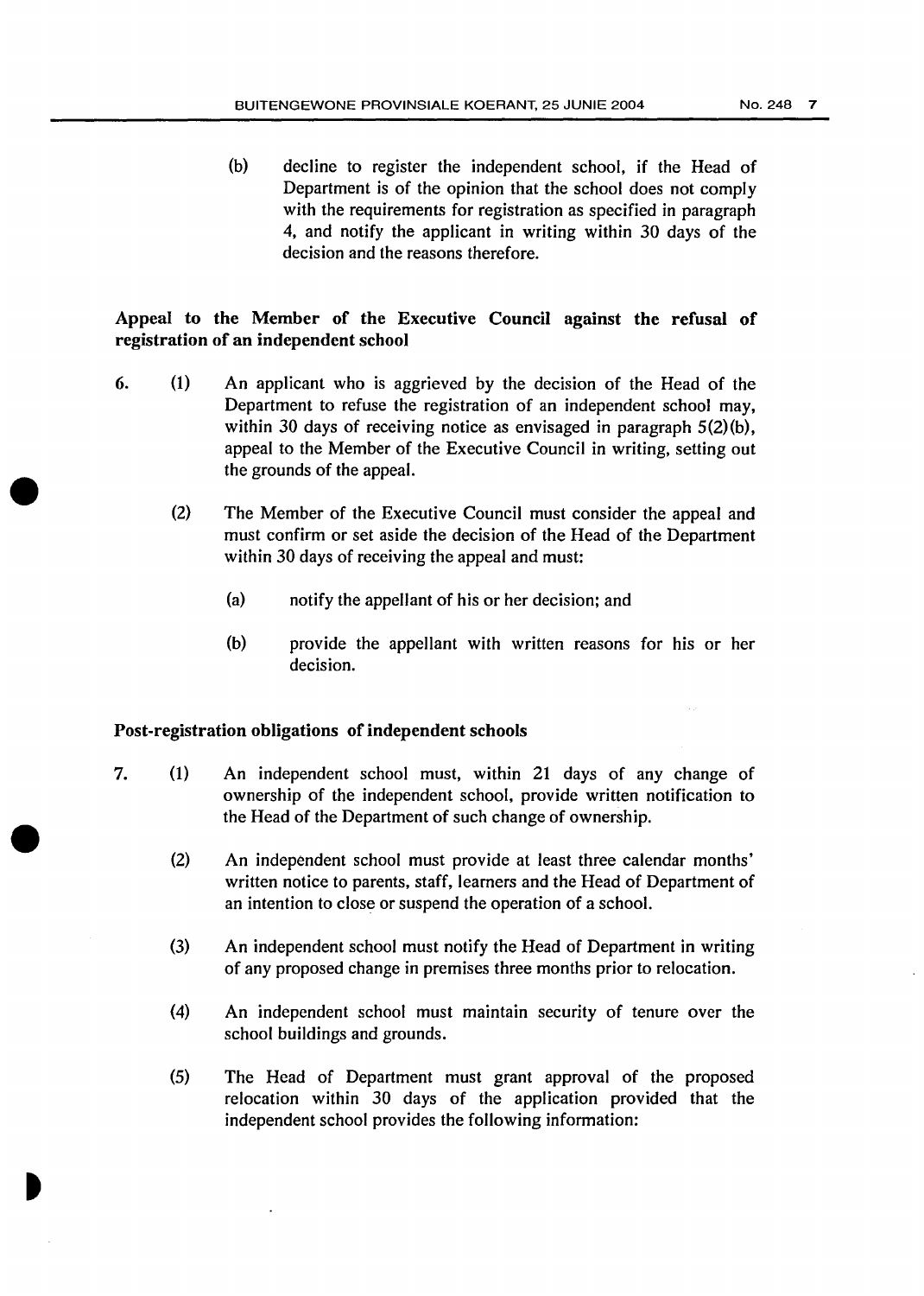- (a) the address of the proposed new location for the independent school; and
- (b) all documentation necessary to satisfy the Head of Department that, notwithstanding any new circumstances caused by the change of address, the independent school complies with all requirements contemplated by paragraph 3 (2).
- (6) An independent school must:
	- (a) comply with the national curriculum statements indicating the minimum outcomes or standards and comply with a national process and procedure for the assessment of learner achievement as determined by the Minister in terms of section 6A of the Act;
	- (b) · ensure that the hours allocated to each Learning Area are adequately observed and approved by the Head of Department;
	- (c) apply for new registration should it wish to add or remove grades with the effect that it changes from one type of school contemplated by the Act to another type of school contemplated by the Act;
	- (d) must disclose all educational and management related information as requested by the Head of Department or Member of the Executive Council; and
	- (e) allow reasonable access at agreed times to Departmental officials or persons authorized by the Department to inspect information as contemplated in section 59 (2) of the Act and to monitor compliance with the registration requirements.

### Grounds on which the registration of independent schools may be withdrawn by the Head of Department and procedures to be followed

8. (1) The Head of Department may withdraw the registration of an independent school at any time if he or she is satisfied, after a full and proper investigation, that the school is not complying with the requirements as set out in paragraphs 4 and 7.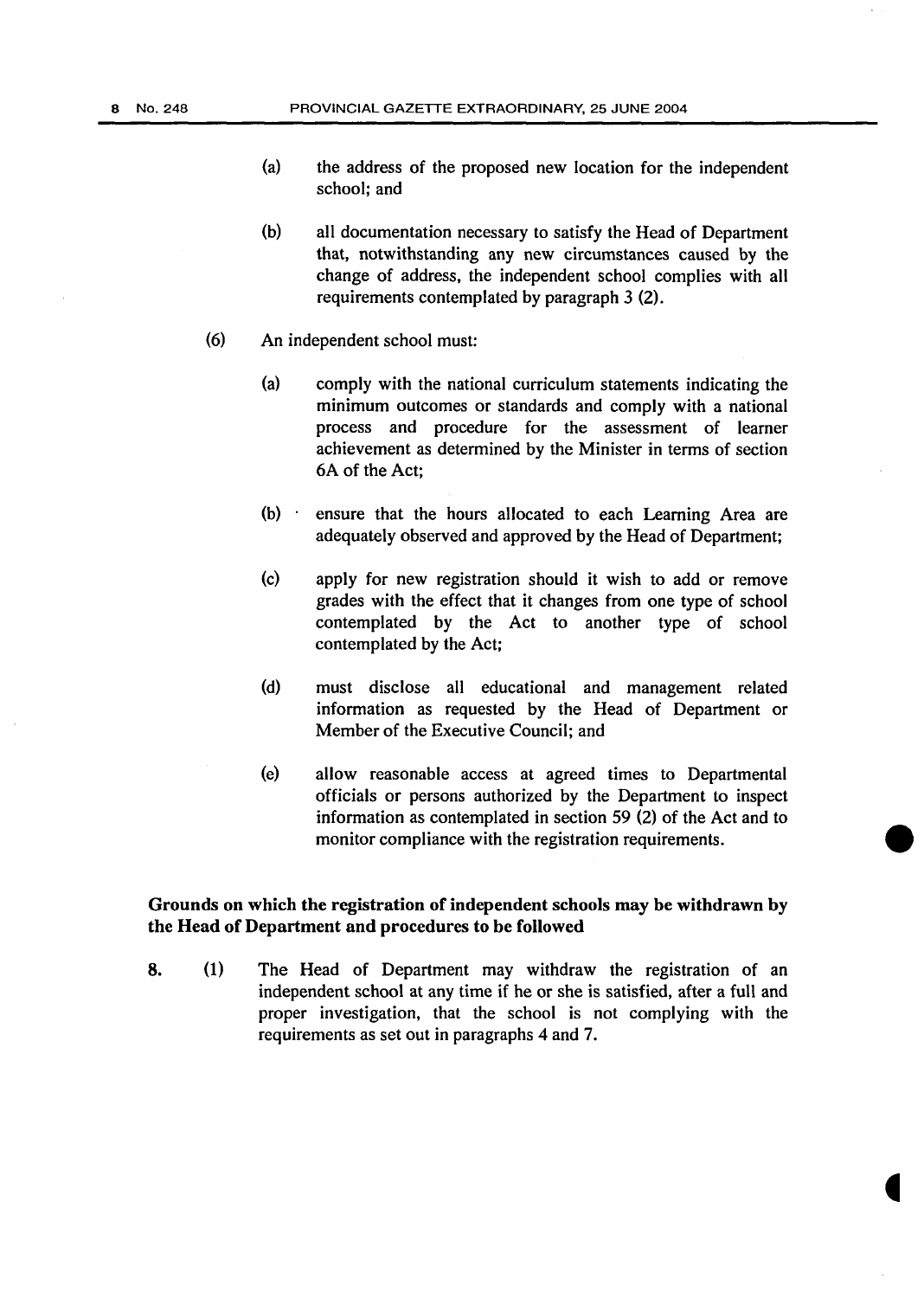- (2) The written representations referred to in section  $47(1)(b)$  of the Act must reach the Head of the Department within 30 days of the receipt of the notice contemplated in section  $47(1)(a)$  of the Act.
- (3) The Head of the Department must inform the owner of the independent school of his or her decision within 30 days of receiving the written representations contemplated in section  $47 \text{ (1)(b)}$  of the Act.
- (4) If the Head of Department withdraws an application for registration of an independent school, he or she must notify the owner of the independent school of his or her decision and the reasons therefore.

## Appeal to the Member of the Executive Council against the withdrawal of registration of an independent school.

- 9. (1) An owner of an independent school who is aggrieved by the decision of the Head of the Department to withdraw the registration of an independent school may, within 30 days of receiving notice as envisaged in paragraph 8(4), appeal to the Member of the Executive Council in writing, setting out the grounds of the appeal.
	- (2) The Member of the Executive Council must consider the appeal and must confirm or set aside the decision of the Head of the Department within 30 days of receiving the appeal and must-
		- (a) notify the appellant of his or her decision; and
		- (b) provide the appellant with written reasons for his or her decision.
	- (3) While the Member of the Executive Council is adjudicating the appeal the independent school will continue to function until the Member of the Executive Council notifies the appellant of his or her decision.

#### Application for re-registration after registration has been withdrawn

10. The owner of an independent school may apply for re-registration after registration has been withdrawn.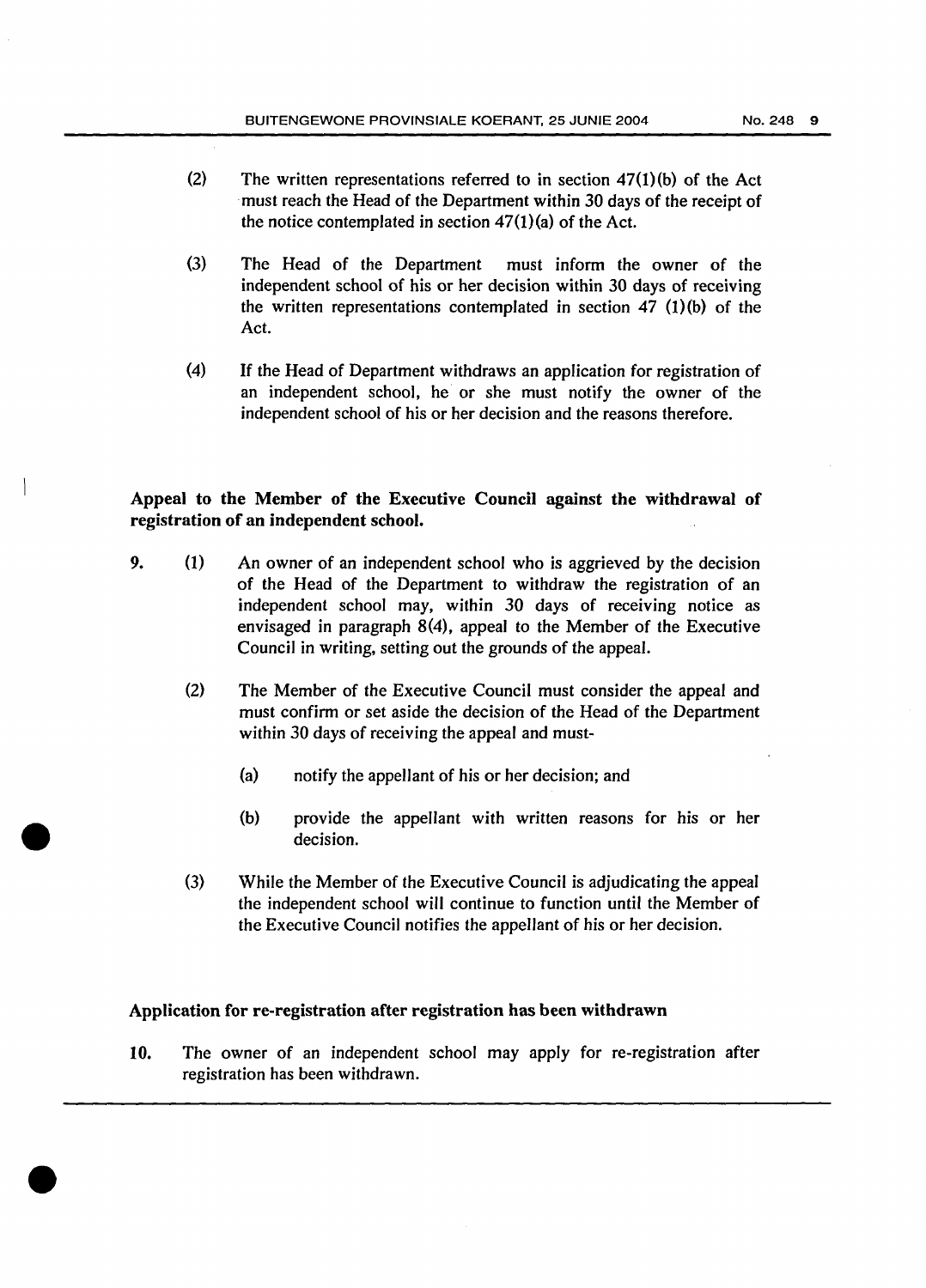

**Sablnet** ~0~

Tel: (012) 643-9500, Fax: (012) 663-3543, Toll free: 0800 11 8595, e-mail: corporate@sabinet.co.za, www: http://corporate.sabinet.co.za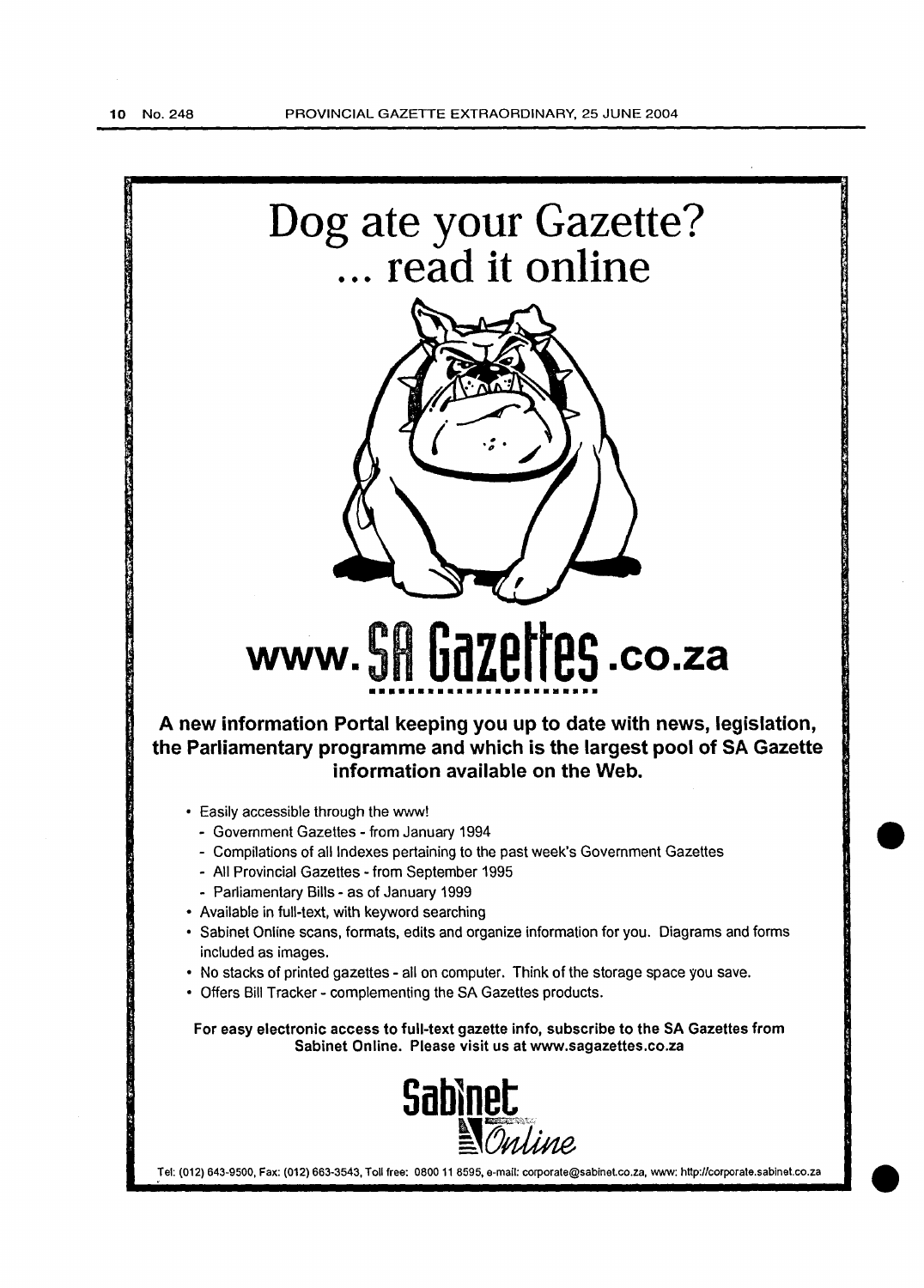Looking for out of print issues of Government and Provincial **Gazettes** 

We can provide photocopies

## **Contact**

The National Library of South Africa, Pretoria Campus PO Box 397 0001 PRETORIA

> Physical address C/o Andries and Vermeulen Streets Entrance in Andries Street

# Contact details

Tel: (012) 321-8931 Fax: (012) 325-5984 E-mail: infodesk@nlsa.ac.za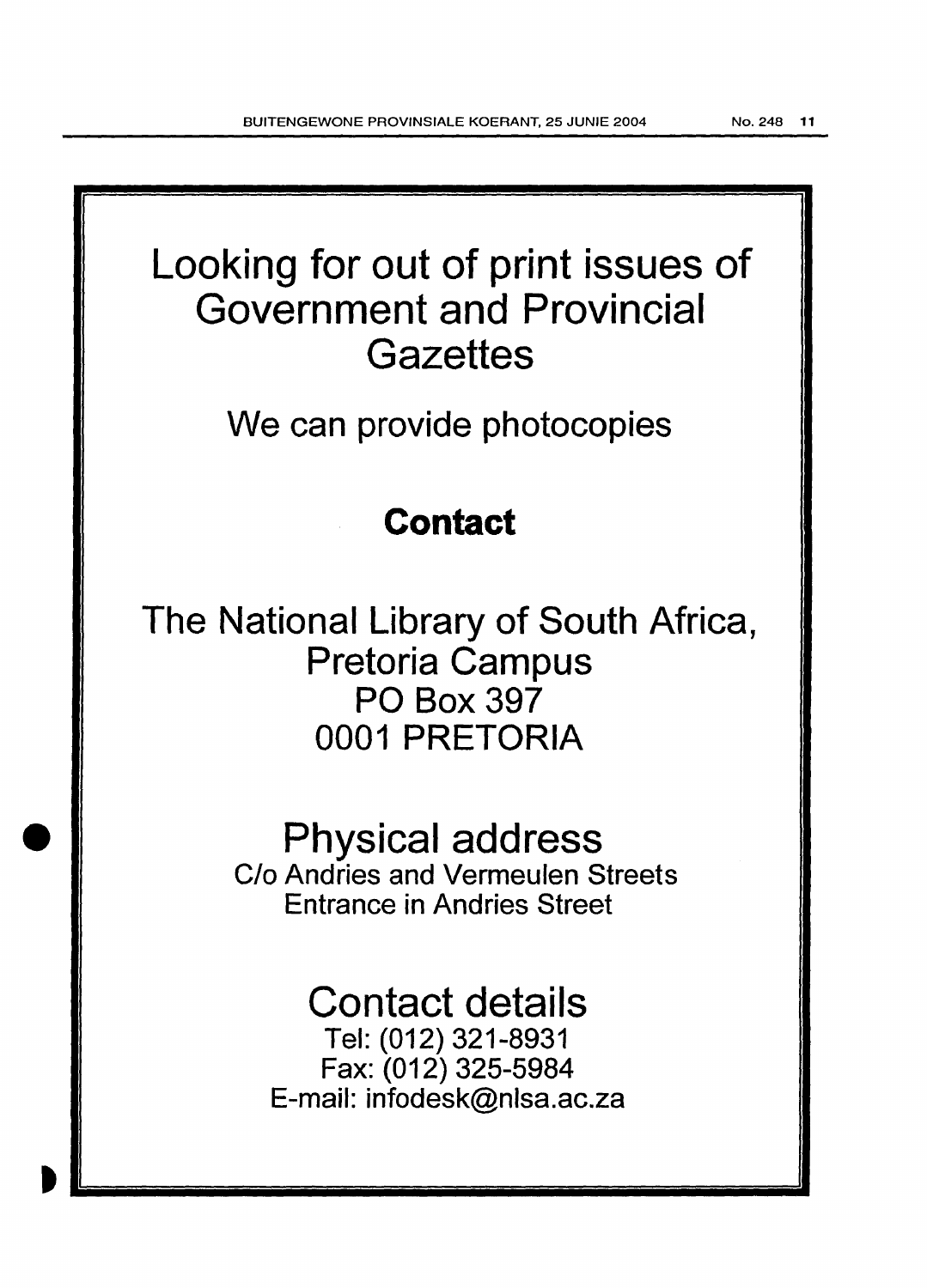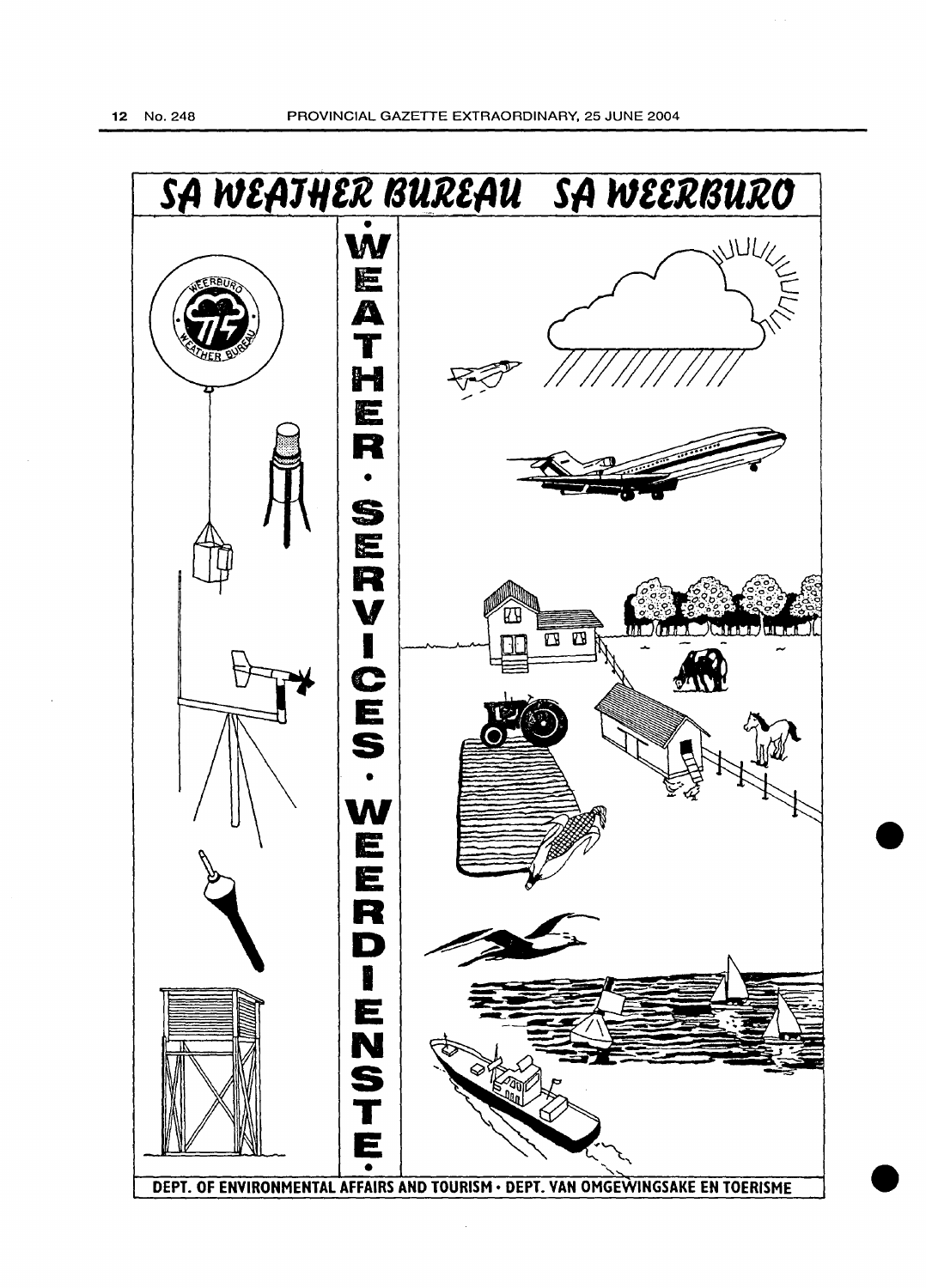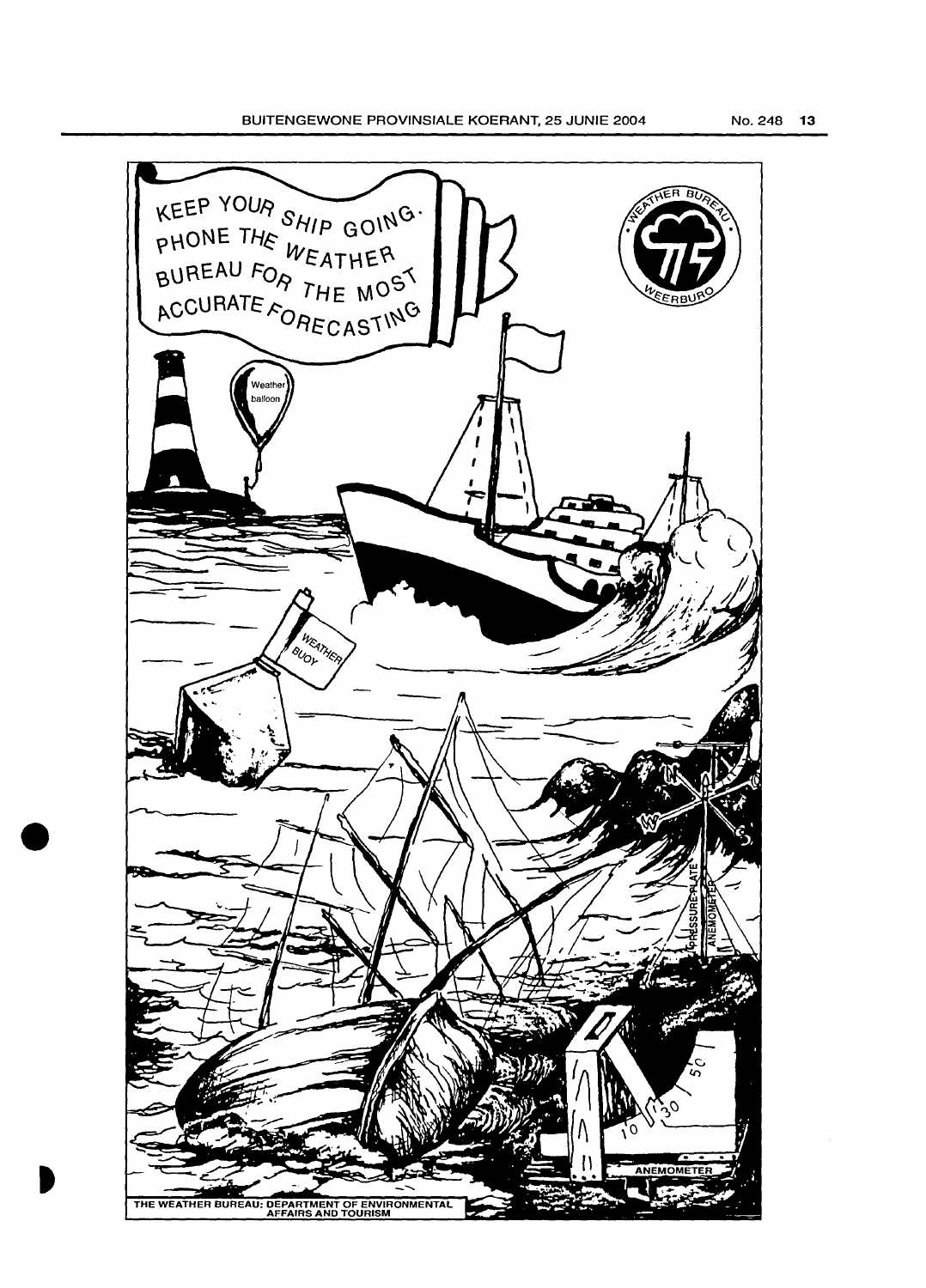| <b>IMPORTANT NOTICE</b>                                                                                                                                                   |                                        |
|---------------------------------------------------------------------------------------------------------------------------------------------------------------------------|----------------------------------------|
| The                                                                                                                                                                       |                                        |
| <b>Gauteng Provincial Gazette Function</b>                                                                                                                                |                                        |
| will be transferred to the                                                                                                                                                |                                        |
| <b>Government Printer in Pretoria</b>                                                                                                                                     |                                        |
| as from 2nd January 2002                                                                                                                                                  |                                        |
| <b>NEW PARTICULARS ARE AS FOLLOWS:</b>                                                                                                                                    |                                        |
| <b>Physical address:</b>                                                                                                                                                  | <b>Postal address:</b>                 |
| <b>Government Printing Works</b>                                                                                                                                          | Private Bag X85                        |
| 149 Bosman Street                                                                                                                                                         | Pretoria                               |
| Pretoria                                                                                                                                                                  | 0001                                   |
| New contact persons: Awie van Zyl Tel.: (012) 334-4523<br>Mrs H. Wolmarans Tel.: (012) 334-4591                                                                           |                                        |
| Fax number: (012) 323-8805                                                                                                                                                |                                        |
| E-mail address: awvanzyl@print.pwv.gov.za                                                                                                                                 |                                        |
| <b>Contact persons for subscribers:</b>                                                                                                                                   |                                        |
|                                                                                                                                                                           | Mrs S. M. Milanzi Tel.: (012) 334-4734 |
|                                                                                                                                                                           | Mrs J. Wehmeyer Tel.: (012) 334-4753   |
|                                                                                                                                                                           | Fax.: (012) 323-9574                   |
| This phase-in period is to commence from November 2001 (suggest date of<br>advert) and notice comes into operation as from 2 January 2002.                                |                                        |
| Subscribers and all other stakeholders are advised to send their advertise-<br>ments directly to the Government Printing Works, two weeks before the<br>2nd January 2002. |                                        |
| In future, adverts have to be paid in advance<br>before being published in the Gazette.                                                                                   |                                        |
| <b>HENNIE MALAN</b>                                                                                                                                                       |                                        |
| Director: Financial Management                                                                                                                                            |                                        |
| Office of the Premier (Gauteng)                                                                                                                                           |                                        |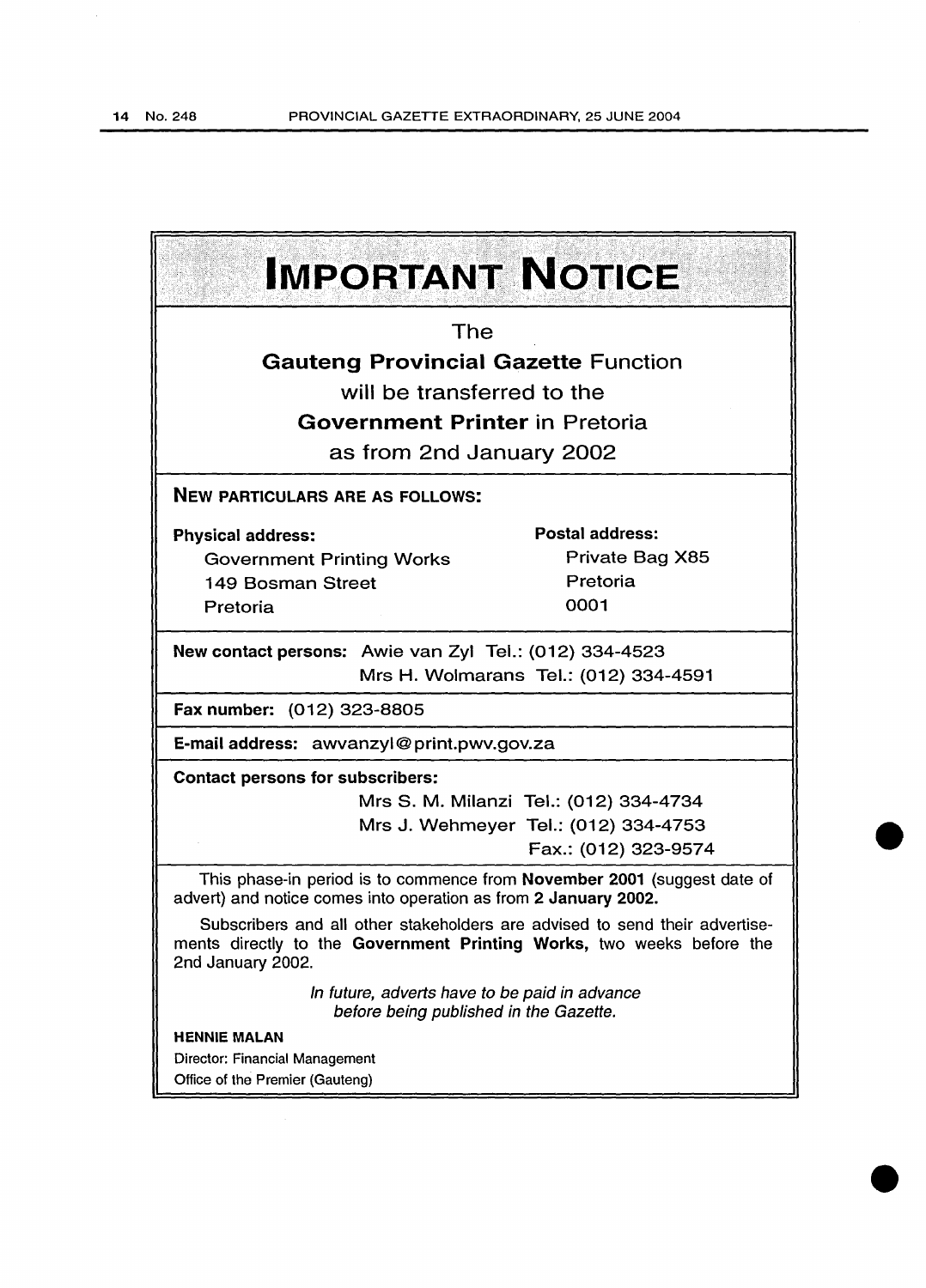